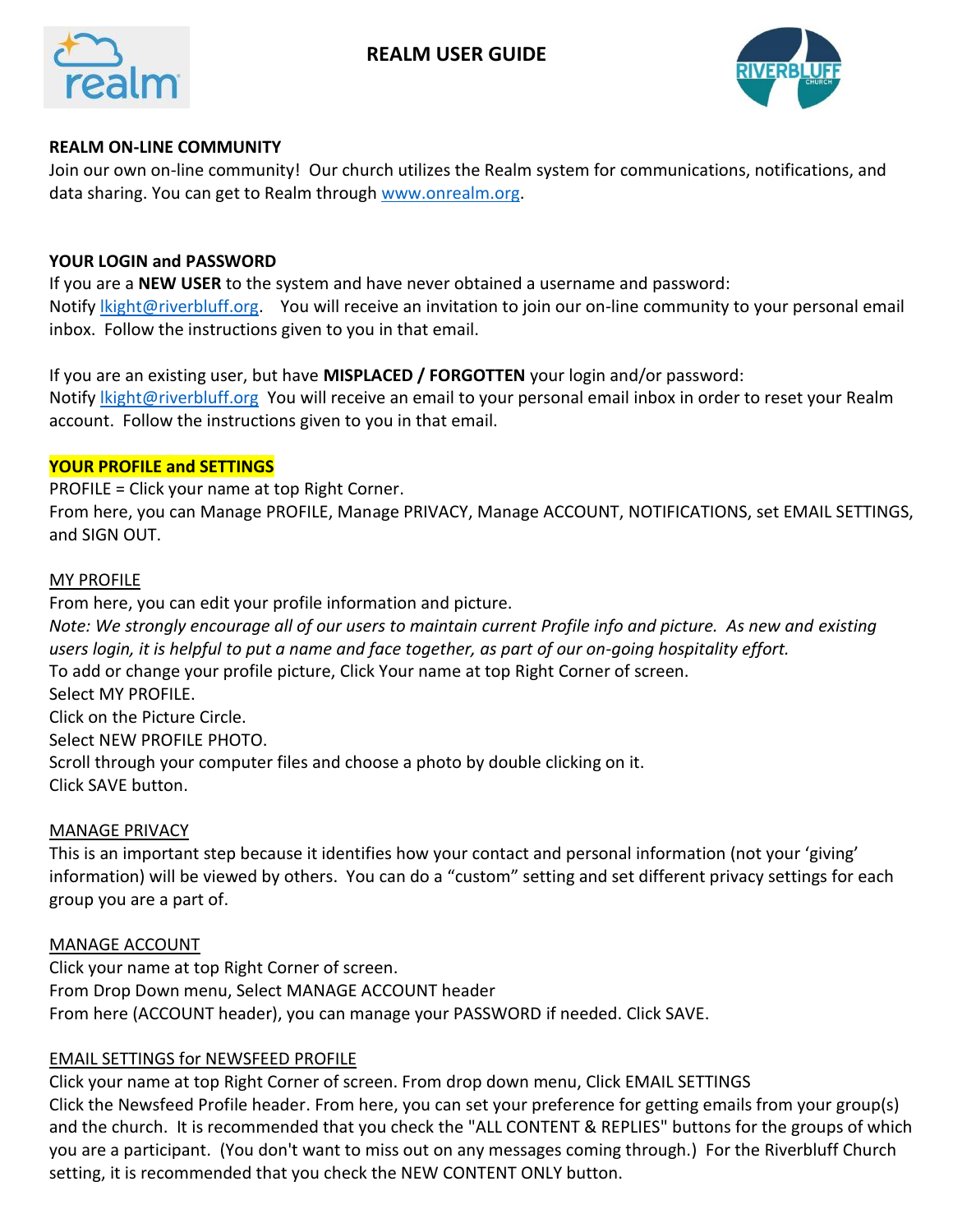

## EMAIL SETTINGS FOR INBOX NOTIFICATION

Click your name at top Right Corner of screen. From drop down menu, click EMAIL SETTINGS Click the Inbox Notifications header. From here, you can control what gets sent to your Personal Email Address. For any group(s) in which you participate, it is recommended that you check all the Receive New Messages and Receive Reply boxes so that you don't miss out on anything.

For the Riverbluff Church group, it is recommended that you check the Receive New Messages box only.

## **ON THE LEFT SIDE OF YOUR REALM MAIN PAGE, WE WILL GO THROUGH THE DIFFERENT SECTIONS (SEE BLUE)**



## **COMMUNICATIONS** COMMUNITY > COMMUNICATIONS

#### **NEWS** COMMUNITY > COMMUNICATION > NEWS

*The first screen you see, as you login, is the NEWS FEED. The church-wide news will show up first, and as you scroll down, you will see News from other groups of which you are a participant.*

Note: On your PC, Tablet, you will see 3 icons. On your phone, you will see a + button.

## $(PENCI) = Write a post$

You can specify what group you would like to send a message to (this gets emailed to all people in that particular group). You only have the option of sending communications out to groups of which you are a participant. This feature is available on-line and on the phone app.

NOTE: Keep in mind, When you reply to a message/email through Realm, it gets sent to EVERYONE in that group.

 $(PHOTO = Post a Photo (Same per above, only this is a photo positive property only - no text.)$ 

# $CALENDAR = Create$  an event

This feature would be used to create an event JUST FOR YOUR GROUP (such as an outing or social gathering, etc.) It is not recommended that you set up any events without permission from your Group Leader.

## **INBOX** COMMUNITY > COMMUNICATIONS > INBOX

Any messages / emails that are sent out are held in this Inbox. Depending upon the users settings (as described above), determines whether or not these messages are just held in the system or also go to their personal email.

## **CHAT** COMMUNITY > COMMUNICATIONS > MESSAGES

*You will see this option if the CHAT FUNCTION is enabled in your group. It's an instant messaging type feature within Realm. Only members of your group can see or respond to chats. It's up to you and your group members whether or not you want to use the function.*

## **HISTORY** COMMUNITY > COMMUNICATIONS > HISTORY

All the messages / emails you send out are stored here. You can also see the status of the message (whether delivered via email or inbox).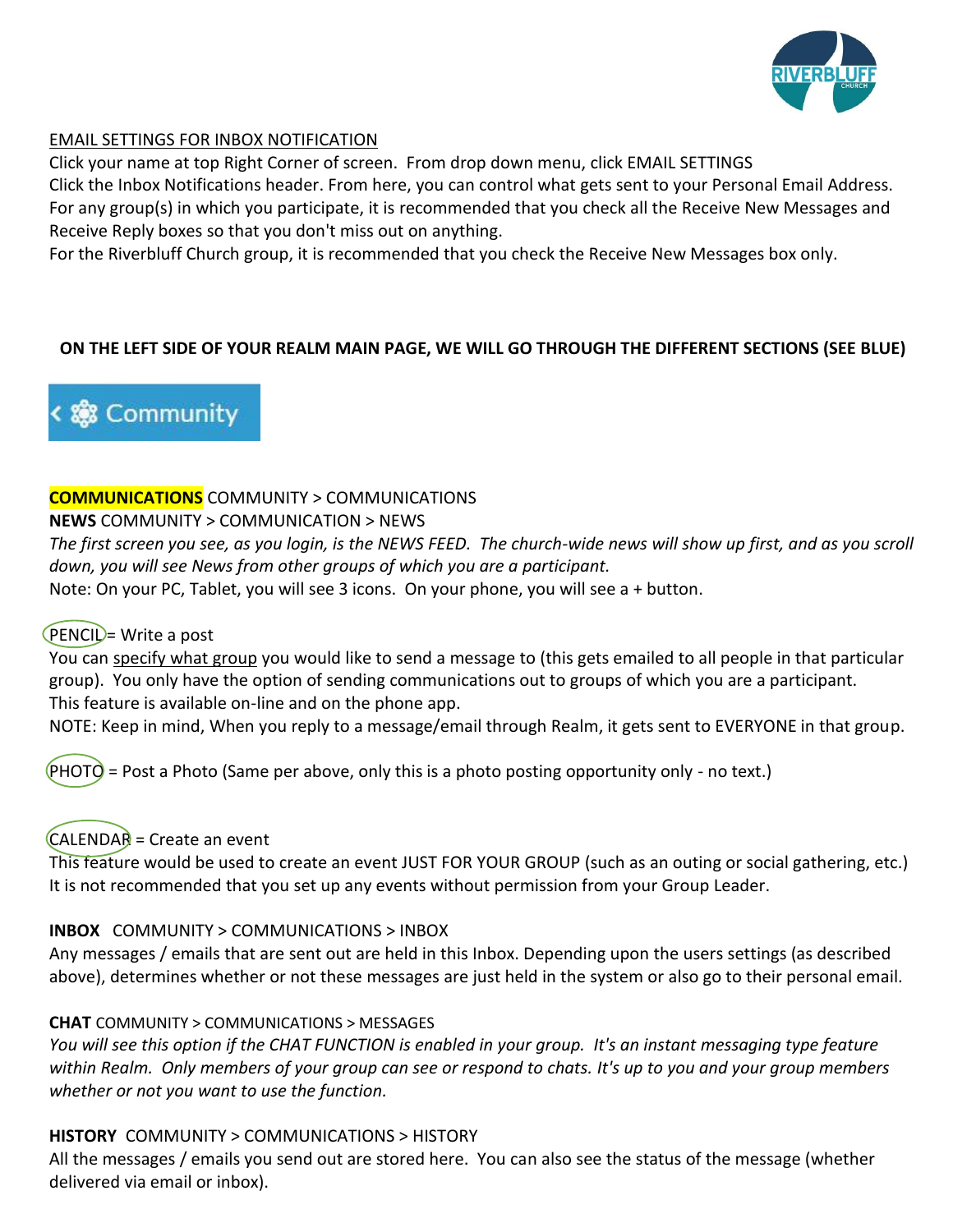

## **EVENTS** COMMUNITY > EVENTS

*Every group you are attached to (whether you are a member or leader) that has an event will show up in your EVENTS CALENDAR. You can click on any event for more info.*

## **REGISTRATION EVENTS**

Some events will occur throughout the church year that will require on-line registration. When this type of event occurs, an online link will be provided online by way of email, social media, or the church website.

- 1. Click on the link provided.
- 2. Enter your info in the fields provided (Name, Email, and Phone number).
- 3. Proceed to registration by completing the online form.

4. Click Make Payment or Add Payment (if applicable). Note: You may be required to pay for the event in full at time of registration, or you may have the option to make partial payment(s). You may return to the registration at future time(s) (by clicking on the provided link) to continue making payments until the event is paid in full. \* Be sure to pay attention to deadlines.

Note: If a Registration Event link has not been provided, please follow the steps below:

- 1. Login to your Realm account.
- 2. Click Events.

3. Scroll down the Events Calendar until you find the event for which you are registering. (You will need to know the date of the event.)

- 4. Click on the Event.
- 5. Proceed to registration by completing the online form.

6. Click Make Payment or Add Payment (if applicable). Note: You may be required to pay for the event in full at time of registration, or you may have the option to make partial payment(s). You may return to the registration at future time(s) (by repeating steps 1-4 above) to continue making payments until the event is paid in full. \* Be sure to pay attention to deadlines.

# **GIVING** COMMUNITY > GIVING

*Your own personal giving history is here. You have the ability to print your own giving statement from this screen. \*\*You can't see anyone else's giving and others can't see yours!!\*\**

## **GROUPS** COMMUNITY > GROUPS

*Every group of which you are a participant, (whether you are a member or leader) is listed here. You can click on the group for more information.*

For each group of which you are a participant, you have the NEWS / PHOTO / CALENDAR features (same as above, you can send messages, post photos, or events from here.

**NEWS** header - from this screen, you will view all posts to and from the groups of which you are a participant.

**PARTICIPANTS** header- you can see all participants in the group and click on each Participant for more info.

**FILES** header - if your Group Leaders attaches a resource or file, it will be located under this header.

**INFO** header - This is info about the group (Meeting time and place, info about your group / study etc.)

## **DIRECTORY**

*Giant "look-up" tool.*